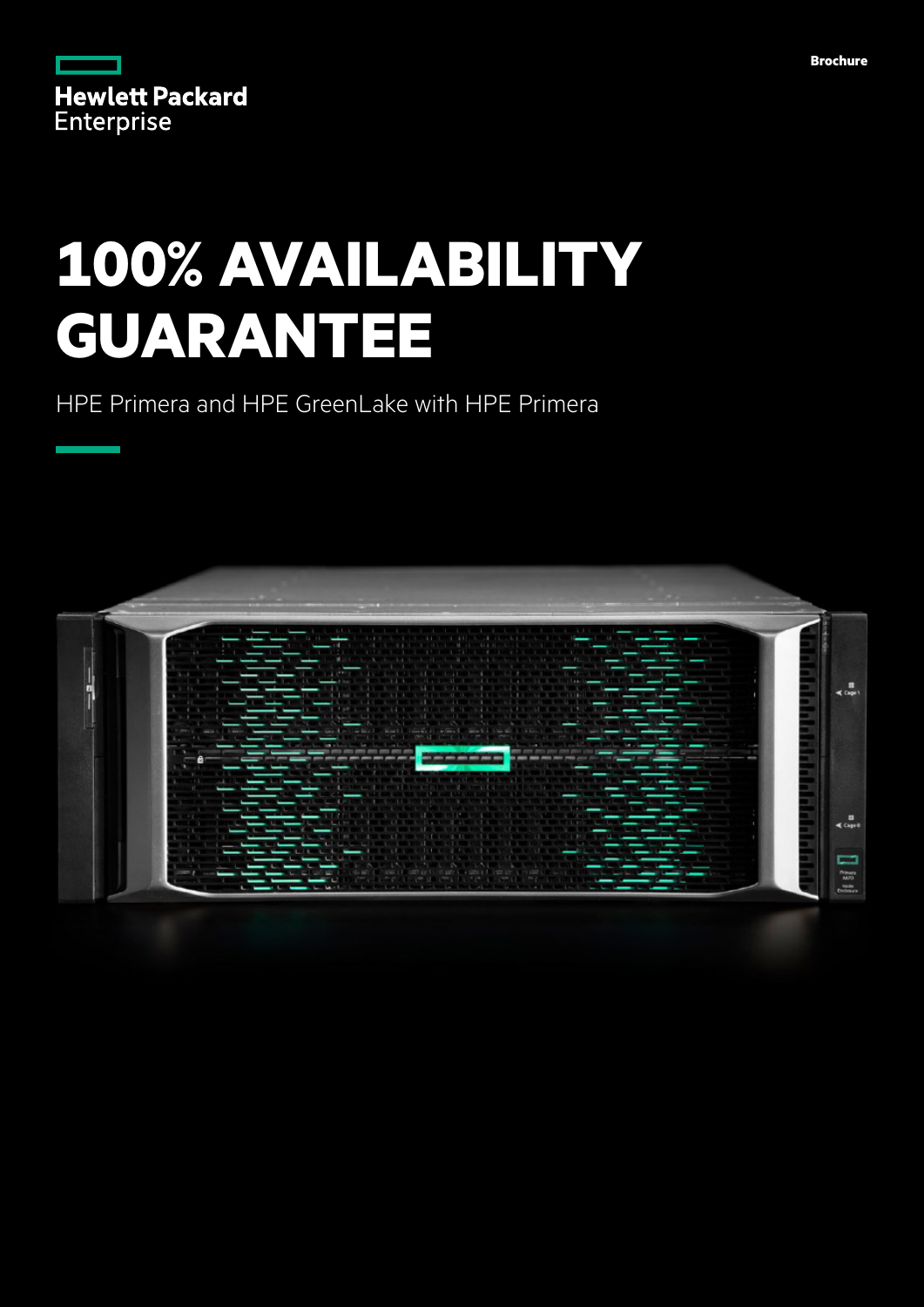**[Check if the document is available](https://psnow.ext.hpe.com/collection-resources/a00074521ENW)  in the language of your choice.**



#### **No more disruptions**

HPE Primera uses HPE InfoSight to analyze and predict disruptions across the infrastructure stack.

#### **No more stress**

HPE Primera is the only enterprise storage array with 100% guaranteed availability.

#### **No more compromises**

Mission-critical resiliency without sacrificing agility.

## **IT'S TIME FOR 100% GUARANTEED AVAILABILITY**

Application uptime is more important today than it has ever been. Loss of access to data means lost time and money. You need highly available storage that delivers uptime for your mission-critical applications. You need storage that helps eliminate the unexpected.

# **STORAGE BUILT FOR THE MODERN DATA CENTER**

Transition from complicated, traditional storage systems to a high-end storage architecture designed to have both the agility and resiliency for today's mission-critical applications and environments. With Hewlett Packard Enterprise, you get high availability and resiliency to achieve the agility and efficiency a modern data center demands. Preventing downtime, as well as protecting and retaining data, is even more critical as businesses increase their reliance on mission-critical applications.

HPE Primera delivers instant access to data with storage that sets up in minutes, upgrades transparently, and can be delivered as a service. With mission-critical reliability built-in, HPE Primera is architected for high availability with multi-node design, transparent business continuity with HPE Peer Persistence and data replication. Unlike traditional storage that stops here, HPE Primera also uses artificial intelligence (AI) and machine learning (ML), powered by HPE InfoSight, to predict and prevent disruptions across storage, servers, and virtual machines. This end-to-end, app-aware approach for resiliency maximizes uptime for mission-critical apps.

# **NO SPECIAL CONTRACT. NO RESTRICTIVE TERMS. NO MORE DOWNTIME.**

It's time to say goodbye to disruption due to unexpected downtime. The 100% Availability Guarantee is a standard benefit of being an HPE Primera or HPE GreenLake with HPE Primera customer. It is a cost-nothing guarantee for a qualified outage.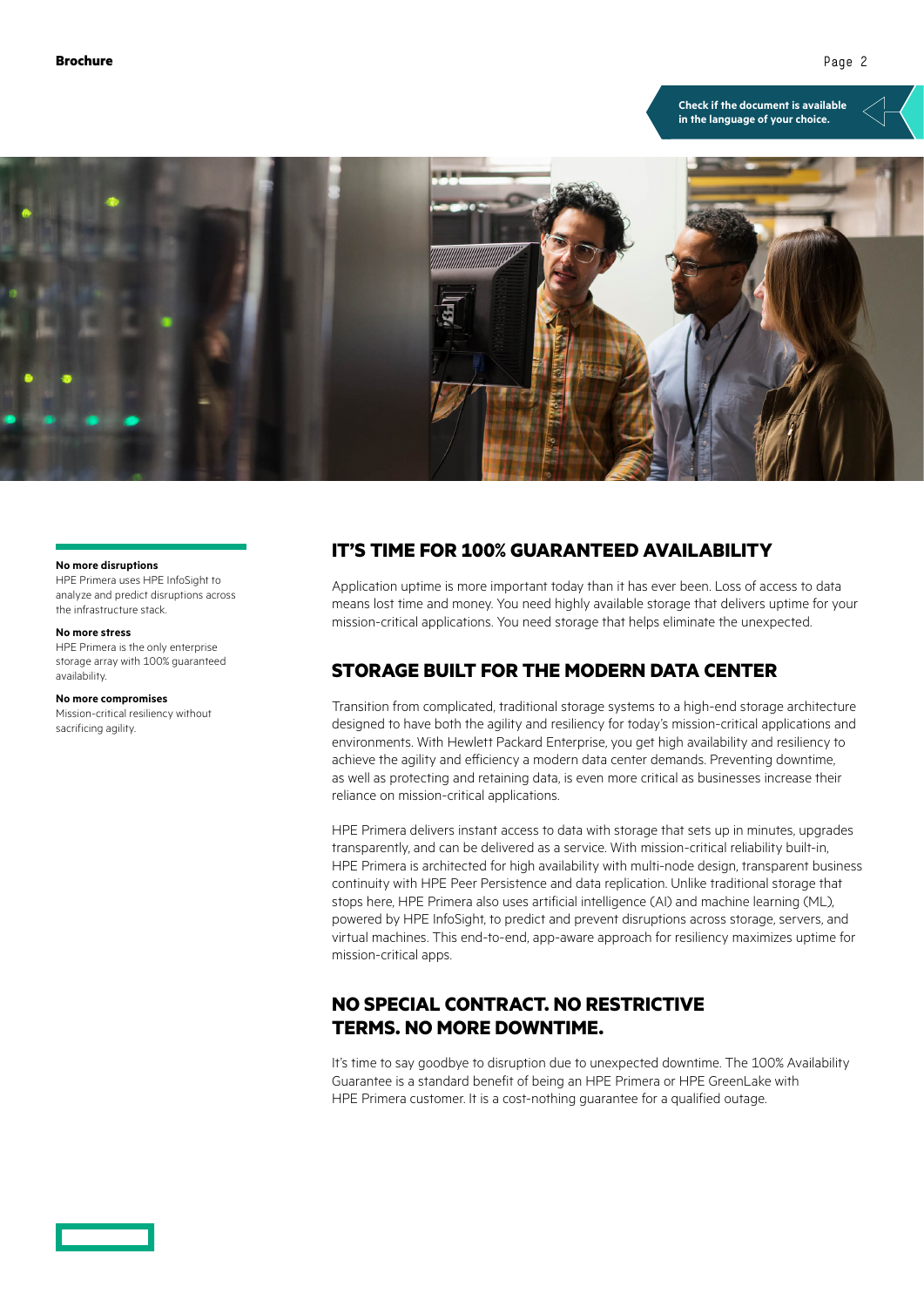

If the customer or end user experiences less than 100% availability as a result of a qualified outage, HPE will work with the customer or end user to resolve the issue and provide a voucher that can be redeemed upon making a future investment in HPE Primera (as defined below).

## **Qualifying requires the following:**

- Purchasing or leasing a new HPE Primera array with an HPE Proactive Care (or higher) support agreement of 3 years (or more), or including a new HPE Primera system in a new or existing HPE GreenLake contract.
	- –HPE Primera must be under a standard support agreement to receive and use all HPE Primera OS updates. The HPE Primera OS updates ensure that the array is in a supportable condition with access to new features.
	- –All HPE GreenLake contracts include HPE Datacenter Care.
- Enabling HPE InfoSight and sending the data back to HPE.
- Applying all HPE critical and recommended patches within 10 days of receiving a software availability notification on HPE InfoSight.
- Upgrading to HPE critical and recommended HPE Primera OS/firmware releases within 30 days of receiving a software availability notification on HPE InfoSight.

### **In the event of an unplanned qualifying outage to the HPE Primera system:**

- Customer or end user must open a support case with HPE no later than 14 days after they experience an unplanned outage.
- If HPE determines, in its sole discretion, that the outage was caused by the HPE Primera system, outside of stated stipulations, then HPE will issue a voucher that is redeemable upon future investment in HPE Primera (as described below). The voucher amount is determined by HPE, and may be based on support contract and array configuration.
- Vouchers must be redeemed within three years of the qualifying outage (of date), and are contingent upon future investment in HPE Primera.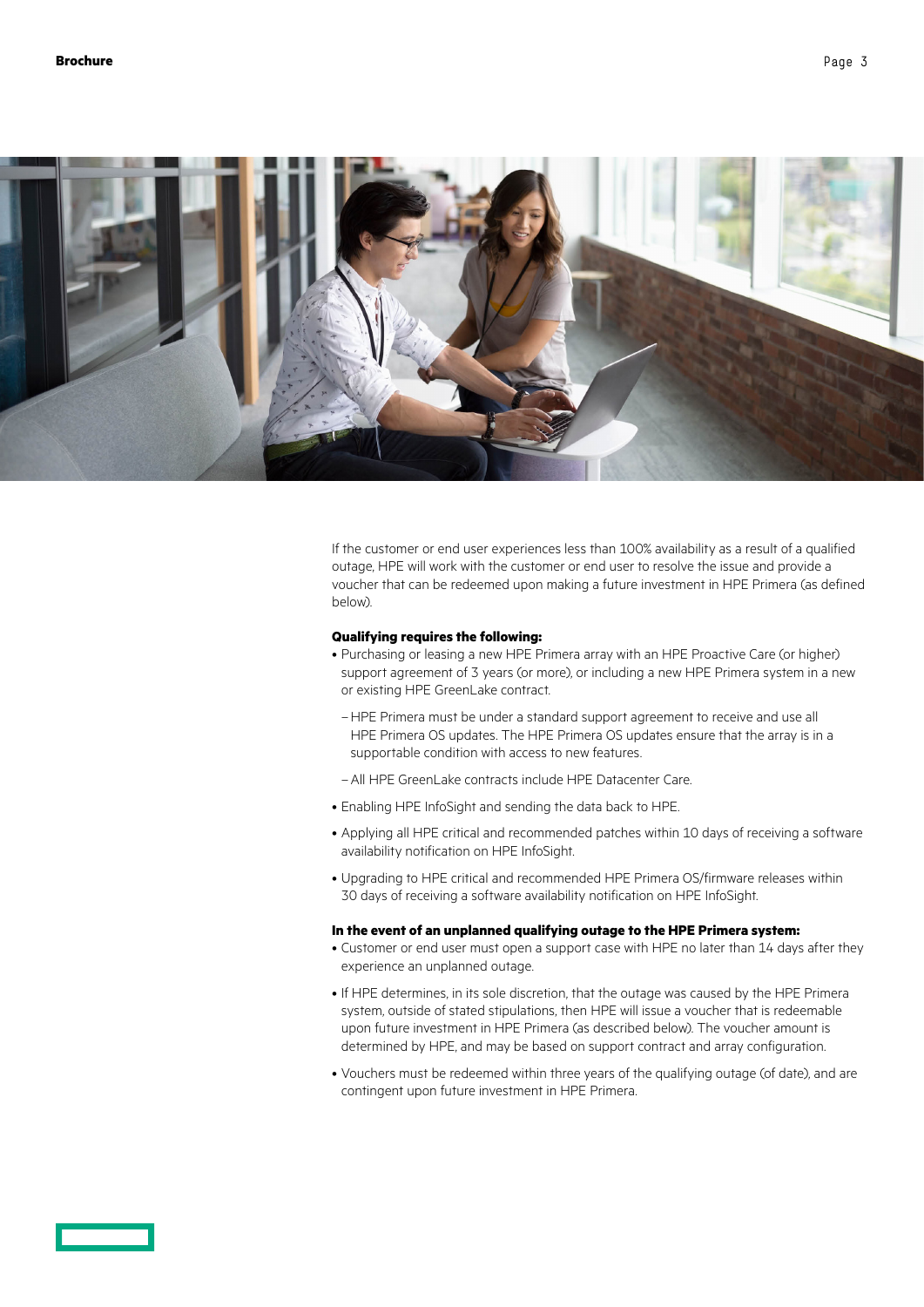- For the purposes of this Guarantee, future investment in HPE Primera is defined as one of the following:
	- –Purchase of new HPE Primera array
	- –Purchase of new HPE Primera capacity for an existing array
	- –Purchase of HPE Primera controller node upgrades to an existing array
	- –New HPE Primera lease agreement with a minimum term of 3 years
	- –New HPE GreenLake with HPE Primera contract initiation
	- –Extension or renewal of existing HPE GreenLake with HPE Primera contract
	- –Addition of incremental HPE Primera arrays to an existing HPE GreenLake contract
	- –Addition of HPE Primera capacity to an existing HPE GreenLake contract
	- –Addition of new or upgraded HPE Primera controller nodes to an existing HPE GreenLake contract
- Customer must present voucher at time of qualifying future investment in HPE Primera, as defined above. Detailed redemption instructions to be provided at time of qualifying new investment. Purchase, lease or HPE GreenLake investment must be covered under a valid support contract.

## **GUARANTEE DETAILS**

This guarantee covers the first three years of a new HPE Primera system (from date of new qualifying purchase. See the list below). Unplanned qualifying outage calculations and HPE Primera voucher amounts are determined solely by HPE. This guarantee is provided only to the purchaser or lessee of the HPE Primera array (or the holder of HPE GreenLake with HPE Primera contract) and is not transferable.

Each voucher must be claimed in full and multiple vouchers may be combined. The HPE voucher amount is up to 20% of the estimated value of the array based on outage severity, support, and configuration. A qualifying outage for the purposes of this guarantee can only occur during unplanned downtime.

### **For the purposes of this 100% Availability Guarantee, HPE defines an outage as:**

An outage occurs when customers cannot access any single virtual volume (VV) or all of their data on a storage device due to failure of the storage device itself or due to wrong action of HPE authorized support services on the storage device. Downtime will be counted as the time when any of the logical drives provided to the host system are not available to the host system longer than the time-out limits.

## **A qualifying outage is not:**

- An outage that occurs as the result of the array recovering from a failure caused by an outside event (for example, a network failure that affects replication).
- Planned or unplanned customer-caused outage (including but not limited to planned maintenance or customer shutting down the array for any reason).
- An outage that occurs due to a customer not properly following customer-self activities and procedures.
- An environmental outage (for example, power outages, power fluctuations, network outages, natural disasters such as hurricane, earthquake, and more), or an outage that results from problems outside the array.
- Outage resulting from:
- –Any non-HPE Primera branded hardware, software, or services interaction with the HPE Primera (both hardware and software) causes the outage.
- –Misconfigured hardware or software not provided by HPE, such as customer network, servers, failover software, and more.